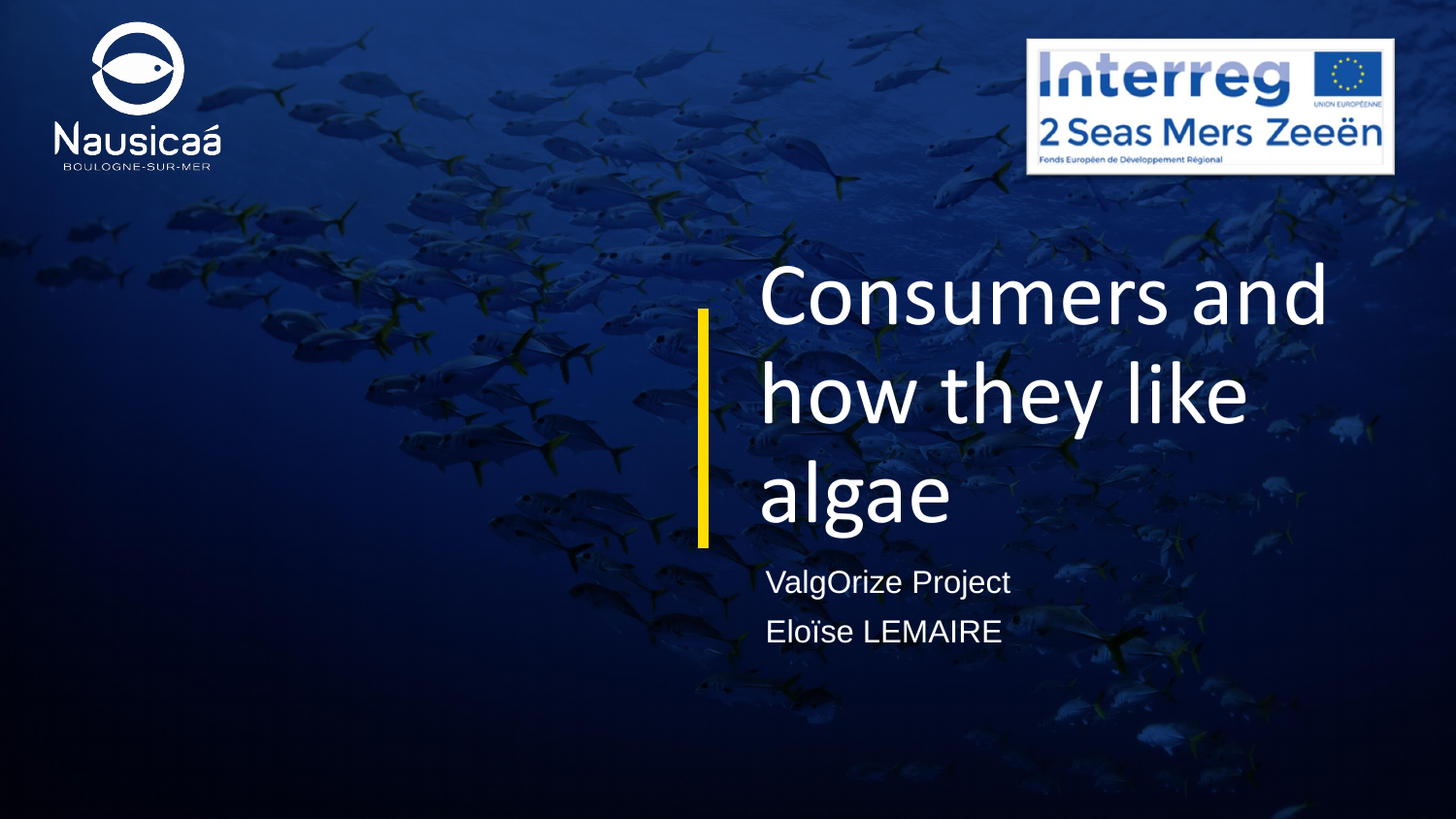



➢ Communication objective of ValgOrize ➢ What is the state of play? ➢ What are the barriers? ➢ What are the motivations? ➢ How to change consumption habits?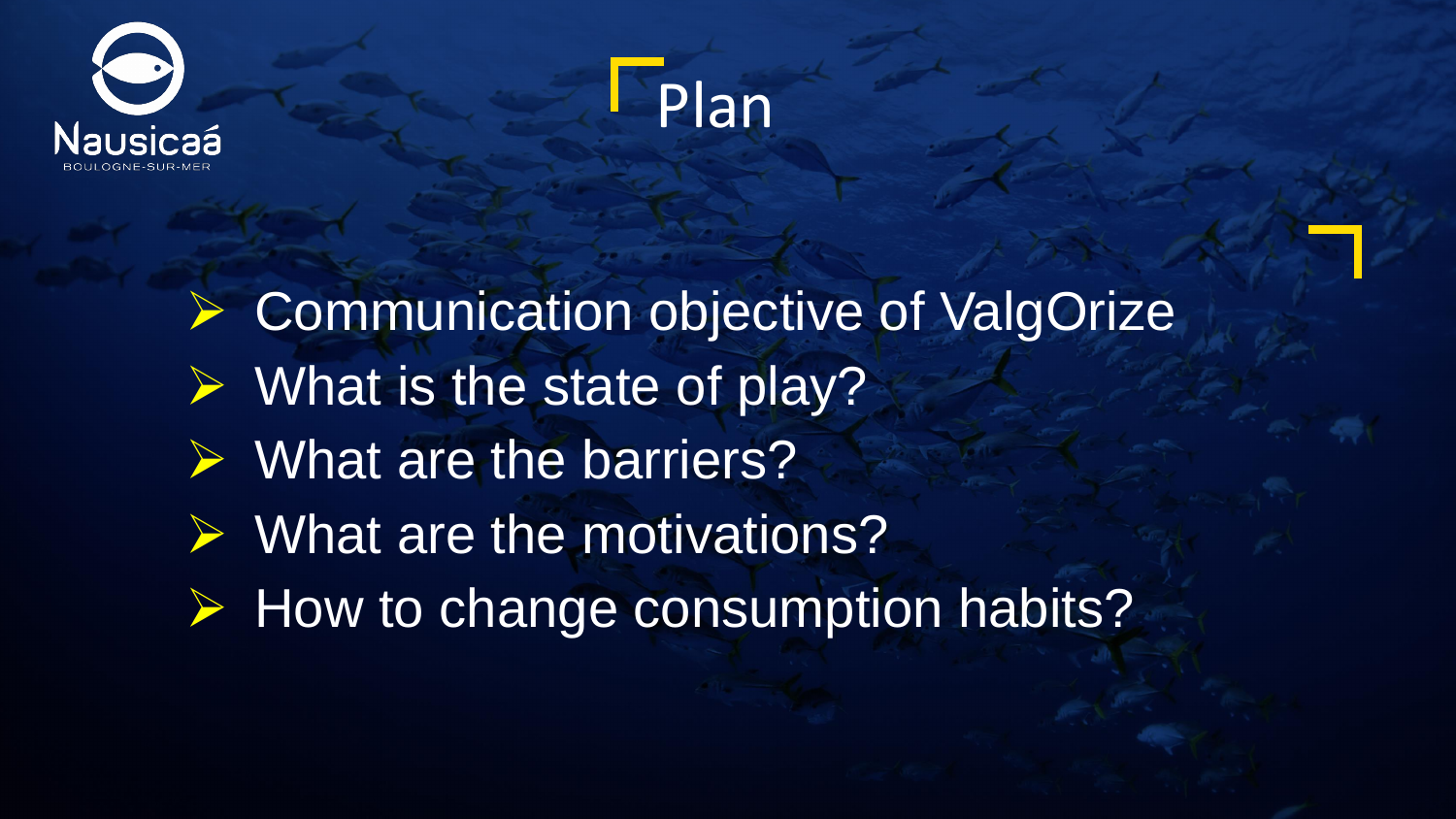

**Communication objective** of ValgOrize

**Increase consumer acceptance of algae products as attractive, sustainable and innovative food**

ProchoTE

**Algae tastings Communication about algae**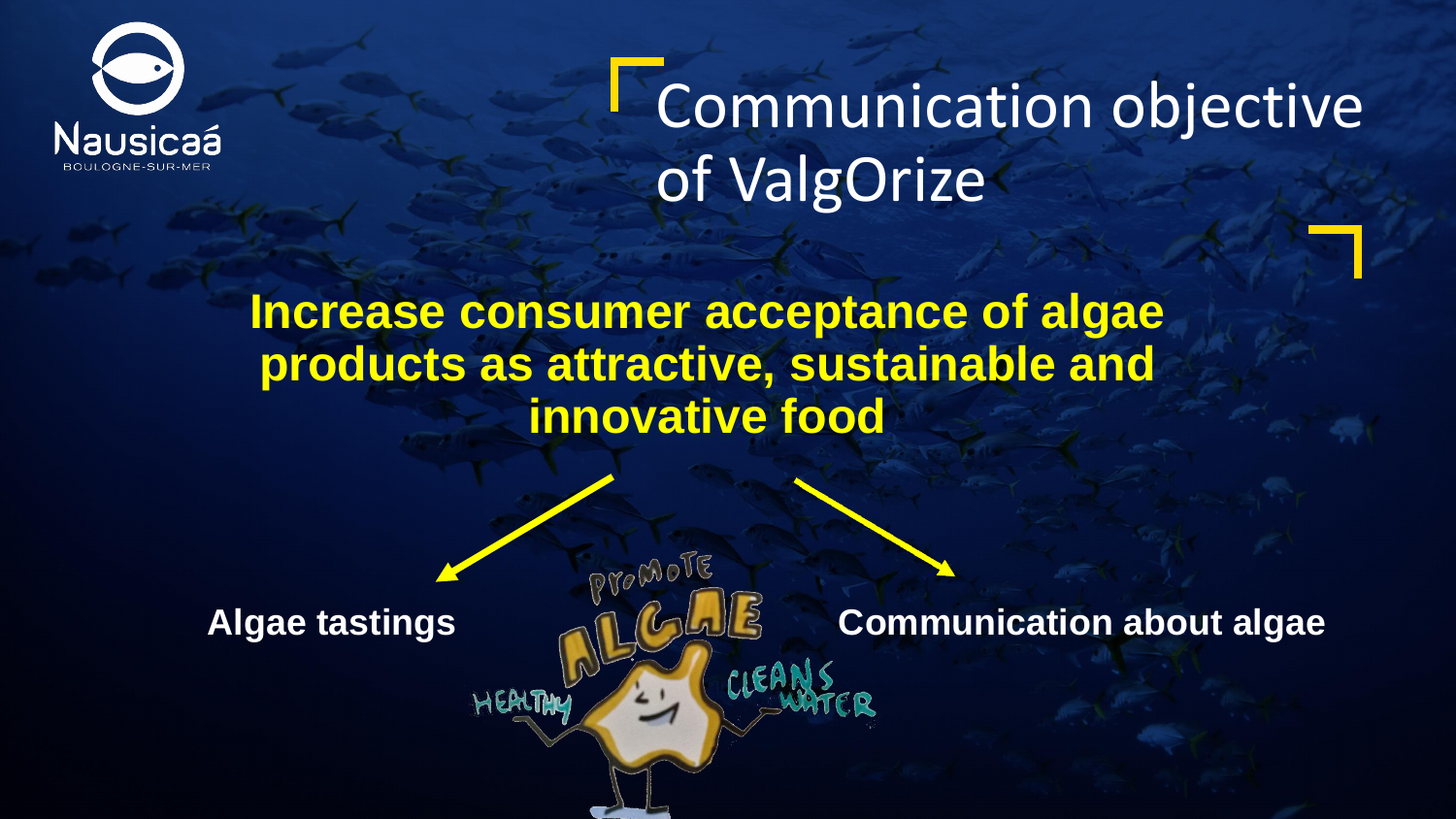

### What is the state of play?

➢ Survey: IdeAlg, France, 2014, 825 people

3 consumer types:

- Consumer
- Non-consumer
- Unaware consumer (people unaware of their algae consumption)

➢ Survey: Nausicaa, National Sea Center, France, 2019, 60 people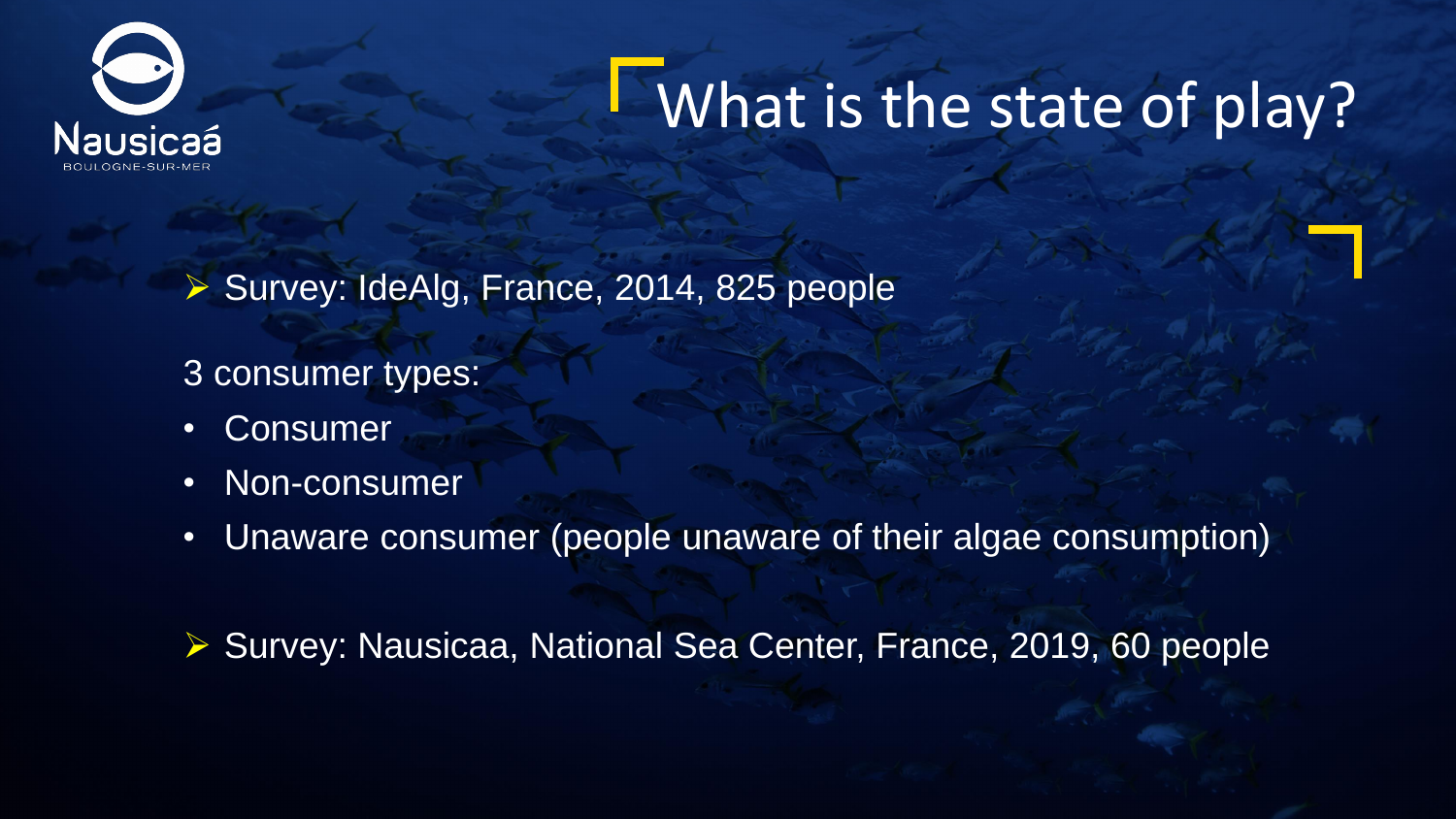

### **What is the state of play?** IdeAlg Survey

#### **2 main types of consumption:**

- ➢ **Food:** sushi, spirulina, agar-agar
- ➢ **Health:** a positive image because of the association with the sea (Mesnildrey and al., 2009)

*Algae-related themes in the minds of people* (Idealg, 2014)

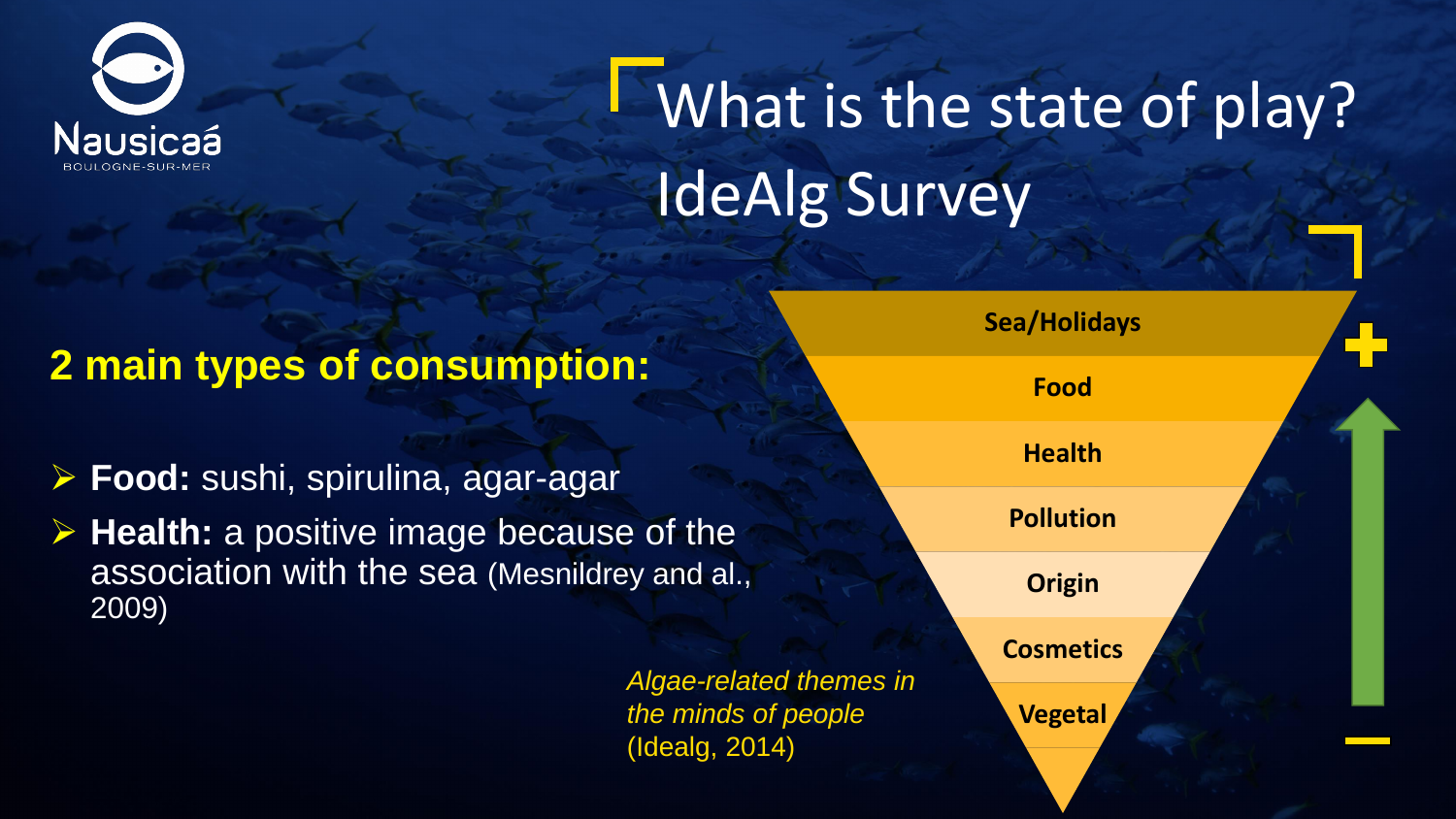

What is the state of play? Survey in Nausicaa

### *Are you algivorous? –* **A survey about consumer knowledge and perception**

- 1. How often do you eat algae?
- 2. Are you tempted by an algae salad?
- 3. In which products do we find algae?
- 4. All these substances are essential to our health, which ones are found in algae?
- 5. What would make you want to eat more algae?

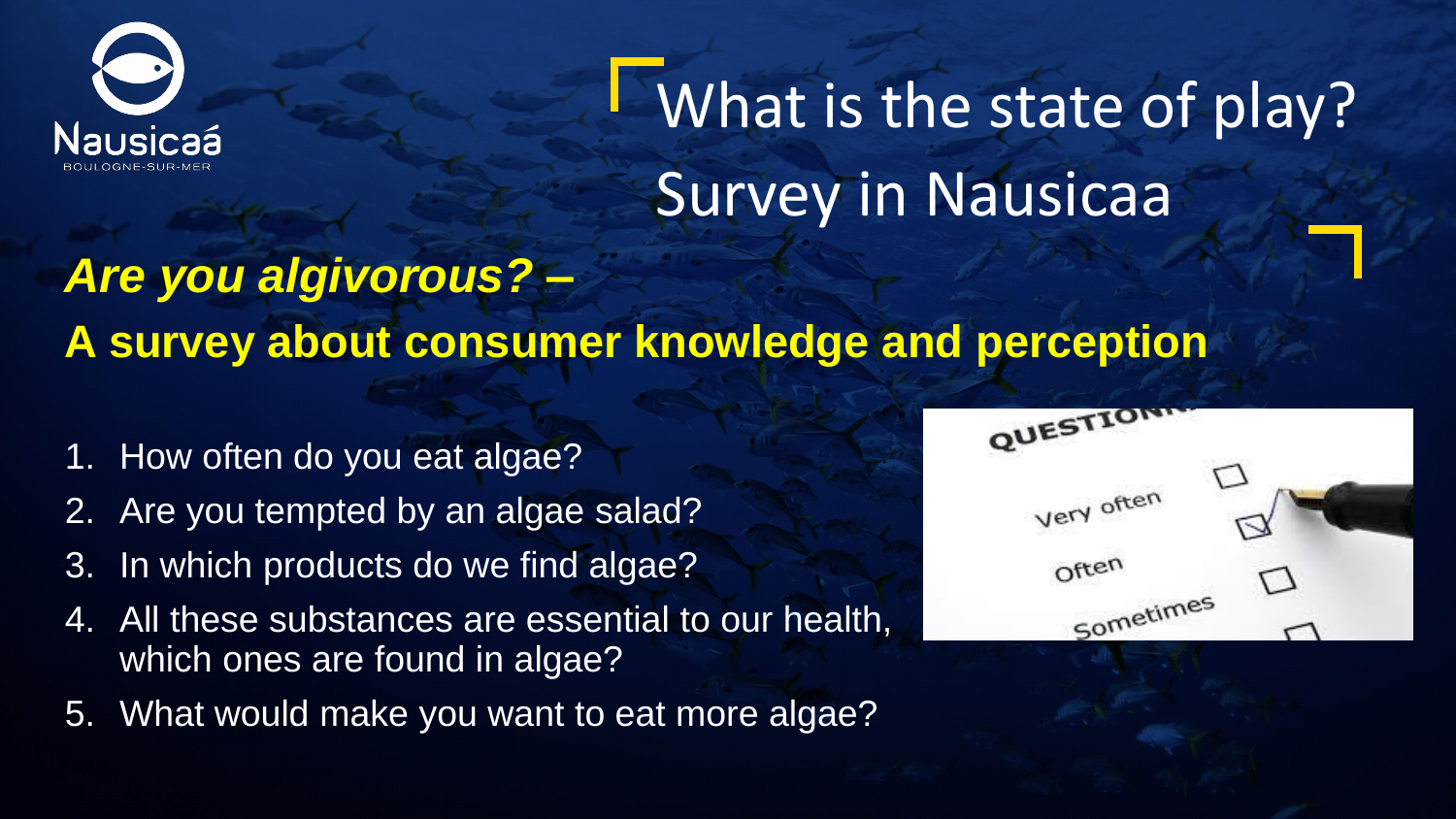

What is the state of play? Survey in Nausicaa

**41%**

**Eeek !**

**Why not, twice per year**

**Yummy, every week**

### *Are you algivorous?*

➢ How often do you eat algae?

➢ Are you tempted by an algae salad?

**13%**

**46%**

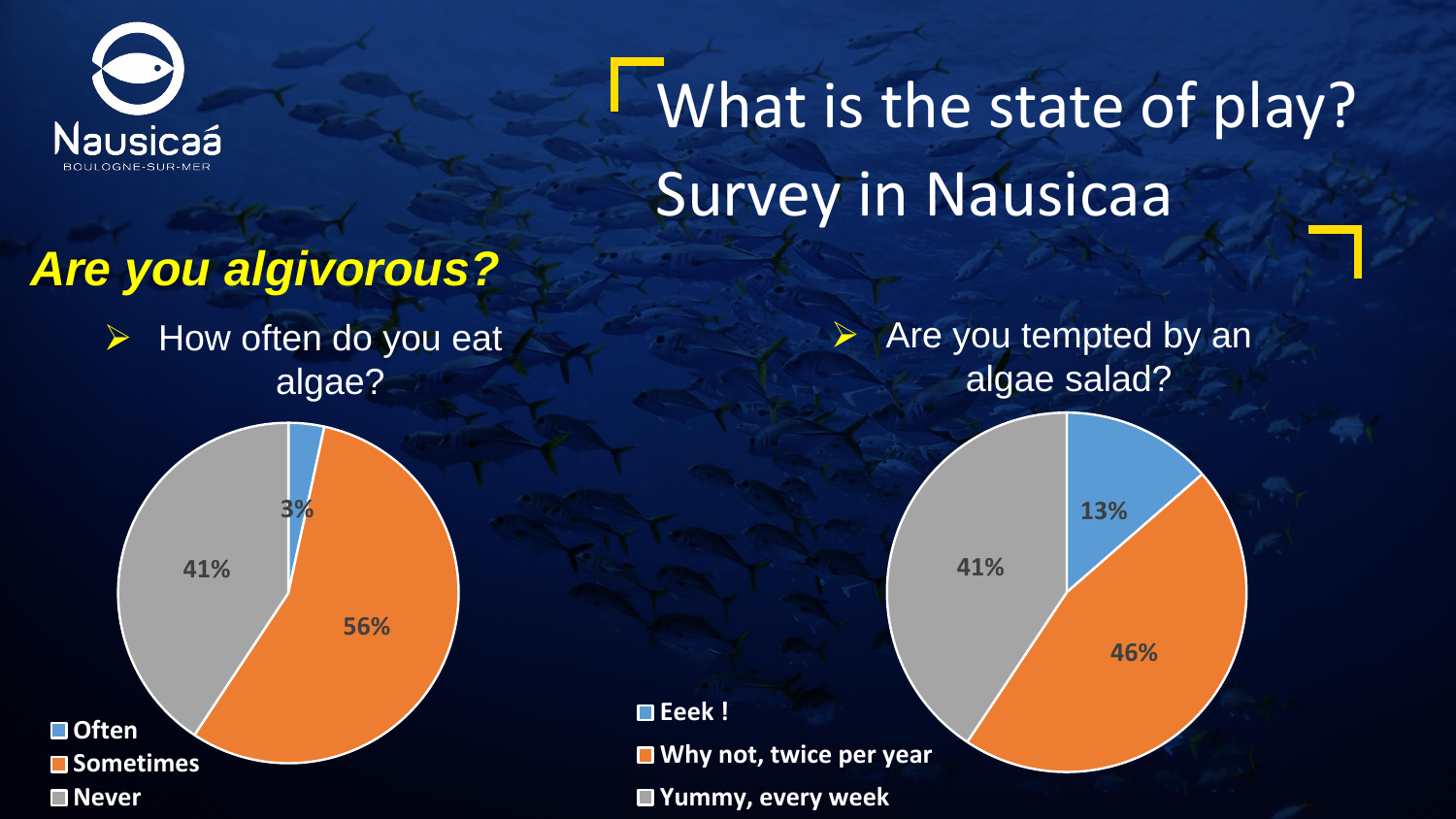

What is the state of play? Survey in Nausicaa

#### *Are you algivorous?*

➢ In which products do we find algae?

 $\triangleright$  All these substances are essential to our health, which ones are found in algae?



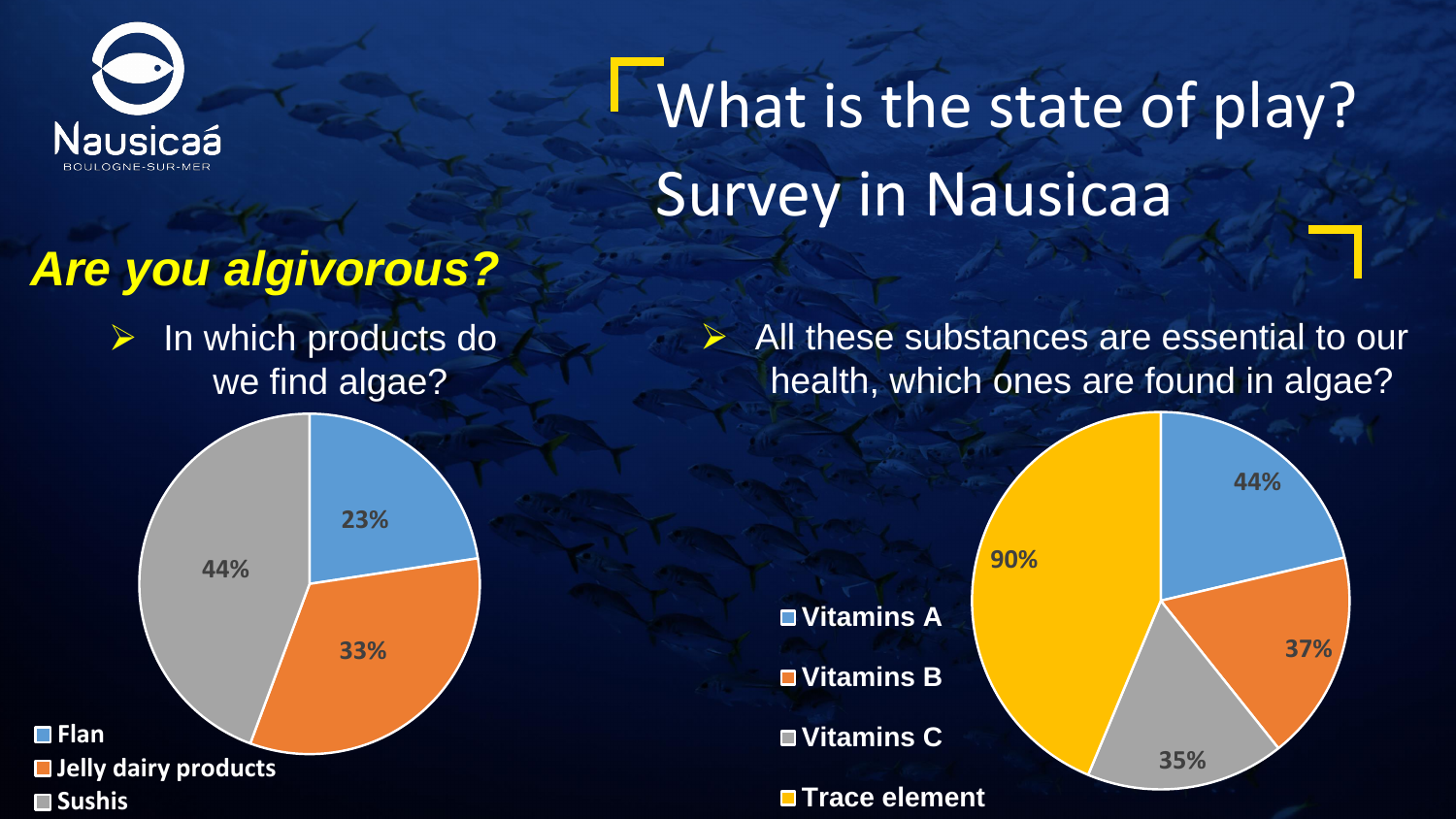

### What are the barriers?

- ➢ Cultural: Algae production in EU: only 0,1 tons with 9% for food (compared to 90% globally)
- $\triangleright$  Lack of knowledge about algae: their vitamin and mineral content, how to cook them, etc.
- ➢ Production quality (pollution, zones, etc.)
- ➢ Unavailability of the products in stores
- ➢ Poor image: prejudice about taste and smell, association with beach debris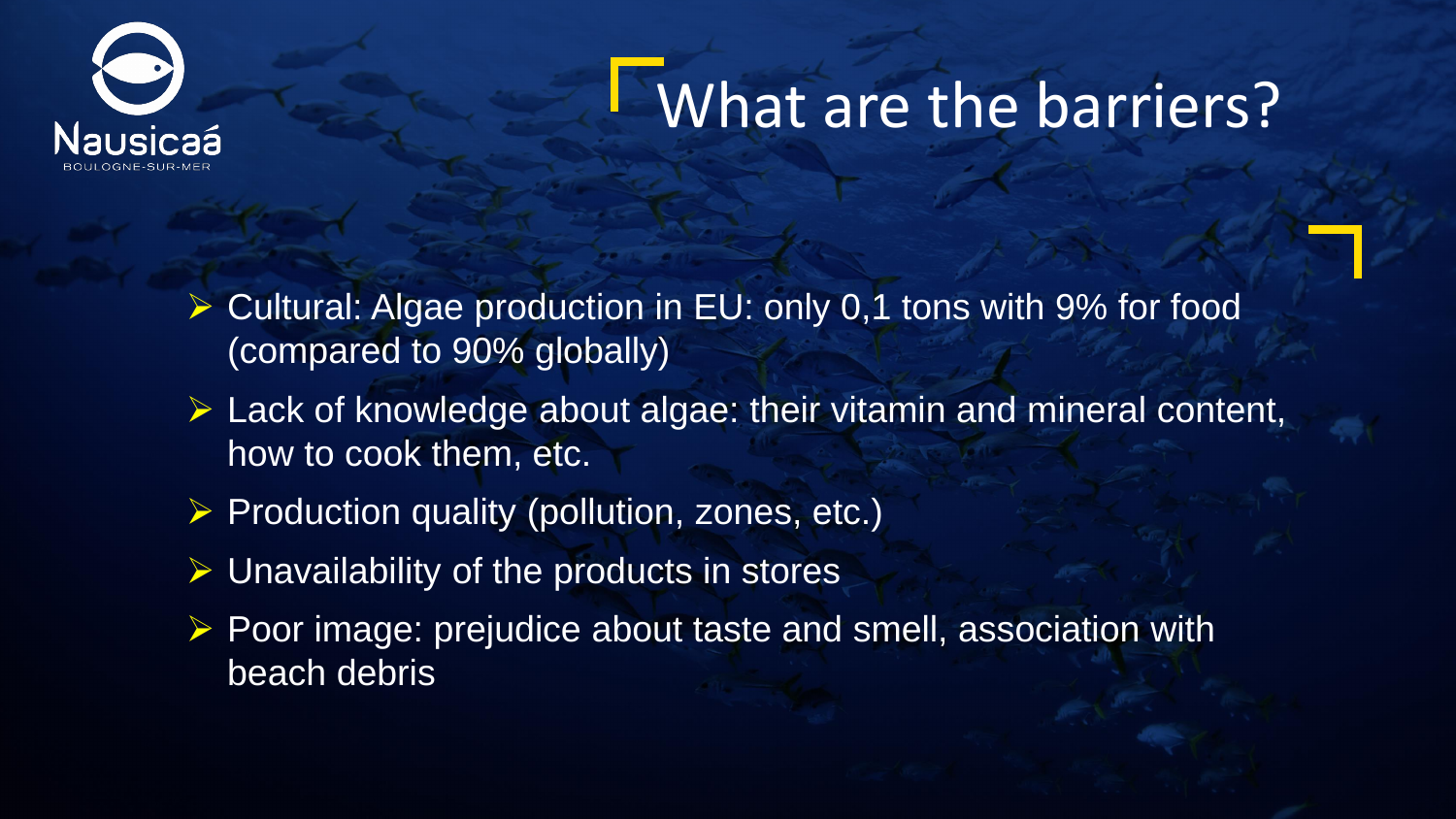

## What are the motivations?

#### **Why will I eat more algae?**



Nausicaa, 2019

IdeAlg, 2014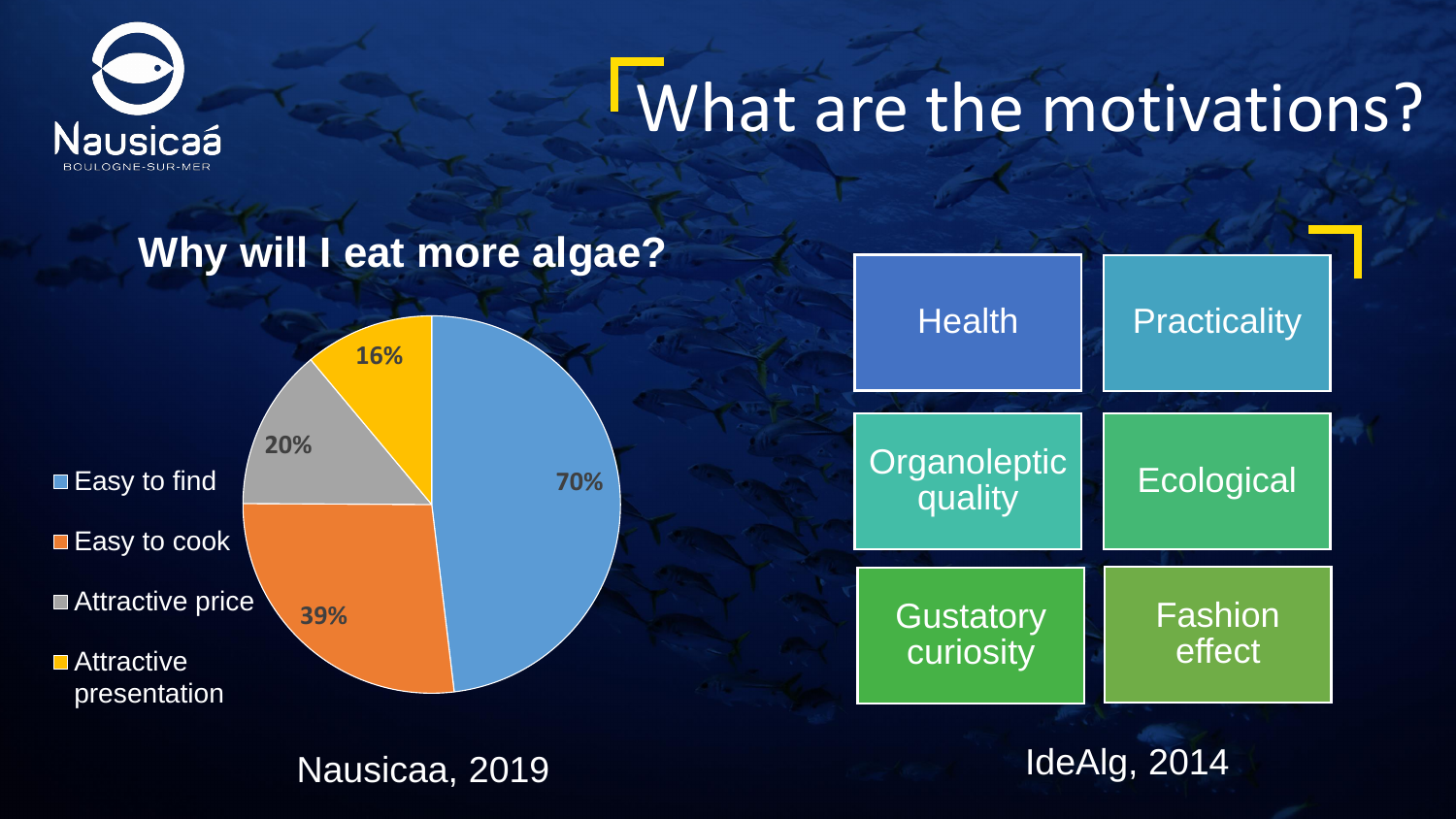![](_page_10_Picture_0.jpeg)

## How to change consumption habits?

- **Public events** - World Ocean Day
	- Tasting events
	- Sea Festivals and Food Festivals

**Communication tools:** posters, website, videos, newsletters, social media, contests, recipes, cartoons, surveys, etc.

**Mr.Goodfish program** 

![](_page_10_Picture_7.jpeg)

![](_page_10_Picture_8.jpeg)